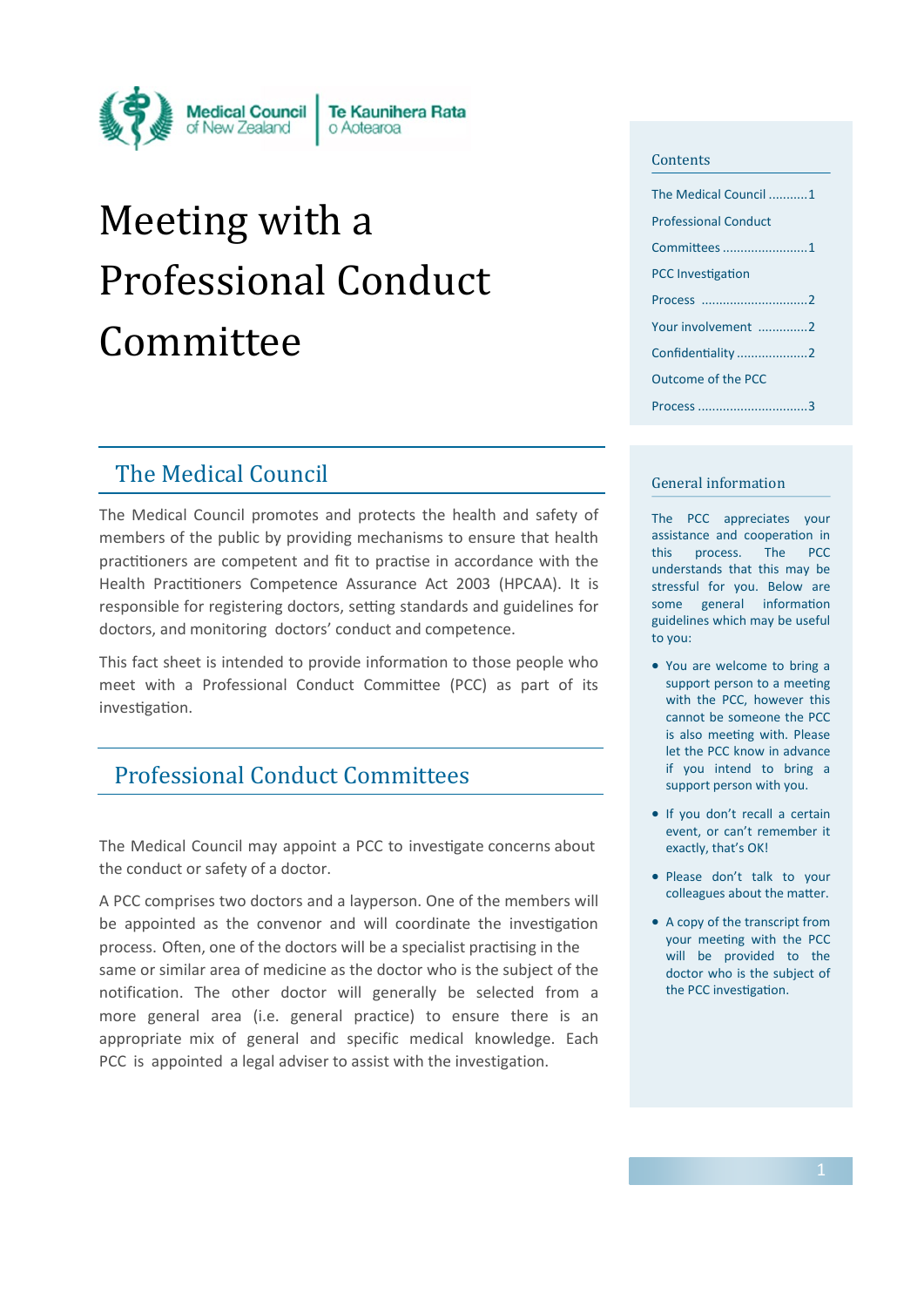## PCC Investigation Process

Under the HPCAA, a PCC may investigate a matter however it sees fit. This almost always involves speaking with people who know the doctor concerned, such as patients or colleagues, or others whom the PCC considers will be able to assist. A PCC may also request and/or require information or documents from any person, in accordance with sections 76 and 77 of the HPCAA.

Care is taken to ensure that the investigation is carried out fairly to everyone concerned.

The information gathered during the course of the PCC's investigation is disclosed to the doctor concerned. The doctor has an opportunity to provide evidence and/or submissions to the PCC. A PCC also gives the doctor the opportunity to meet with the PCC in person; however they are not required to meet with the PCC.

#### Your role

The PCC has asked to speak or meet with you because it considers you know or have information that will assist it in properly assessing the conduct or concerns it has been asked to investigate. Your assistance and cooperation is much appreciated. The PCC considers this to be a very valuable part of the PCC investigation.

It is important that the information you give during your conversation with the PCC is accurate to the best of your knowledge. The events that you talk about may have occurred some time ago - if you don't recall a certain event, or can't remember it exactly, let the PCC know. It is important that you are completely honest at all times. If at any time the PCC misunderstands you or is mistaken, please clarify this for the PCC so that everyone is 'on the same page'.

Where possible, a PCC will often meet with individuals in person; other times, the PCC will speak with individuals by teleconference. The PCC will do its best to arrange a time and place that are convenient for you. If you are speaking with the PCC on the telephone, please ensure you have a quiet and private space to talk.

The PCC understands it may be uncomfortable or stressful for you to provide information about the doctor concerned (depending on your relationship with him or her). You may have a support person with you when you speak with the PCC: if you wish to do this, please inform the PCC in advance to ensure that your support person is not someone the PCC also wishes to speak to.

Your conversation with the PCC will be recorded, and a copy of the transcript will be sent to you. Please read the transcript carefully and confirm that it is accurate, or let the PCC know should it contain any errors or inaccuracies that need amending (for example, the incorrect spelling of a name). You are also most welcome to provide to the PCC any further comment you may have in addition to the transcript. A copy of the transcript, together with any further comment you may have, will be provided to the doctor the subject of the PCC's investigation.